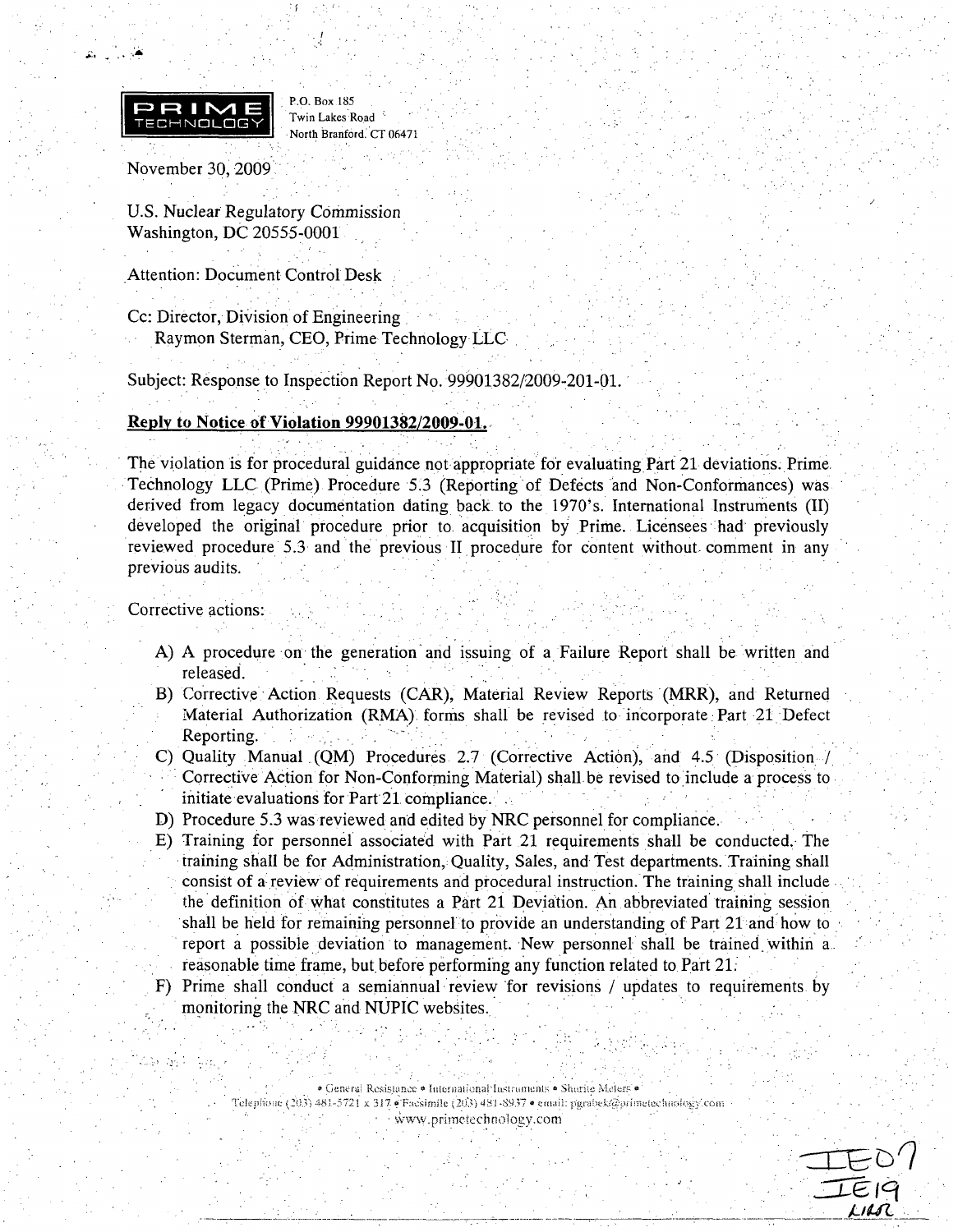

P.O. Box **185** Twin Lakes Road North Branford. CT 06471

Corrective action shall be in place by March **31,** 2010.

#### Reply to Notice of Non-Conformance 99901382/2009-201-02.

The Non-Conformance is for corrective actions not closed in a. timely manner.

Business conditions required personnel reductions starting in the year 2005. The reductions included the staff engineer from the Quality department.. CARs are the responsibility of the Quality Engineer. The process of documenting and timely closing of such corrective, action has been delinquent due to loss of staff and workload in the Quality department.

The Quality Department has been reorganized as of October 2009. Test Technicians report to the • Production Manager and a Test Engineer reports to the Chief Technology Officer. A Quality Staff Engineer has been hired and is presently receiving training in the operations of the Quality Department.

CAR forms shall now document all corrective actions from internal or outside auditors. QM Procedures 2.7, 4.5, and 5.1 (Return Authorization) shall be updated for compliance to Criterion XVI of Appendix 'B'.

Corrective action shall be in place by March 31, 2010.

#### Reply to Notice of Non-Conformance **99901382/2009-201-03.**

The Non-Conformance is for Prime Procedures 2.7 and 4.5. The procedures do' not establish measures to identify deviations.

Reference paragraph one of.'Reply to Notice of Violation 99901382/2009-01'. This paragraph states the reason for non-compliance.

OM Procedures 2.7 and 4.5 and associated forms shall be revised for compliance to Part 21.

Corrective action shall be in place by March 31, 2010.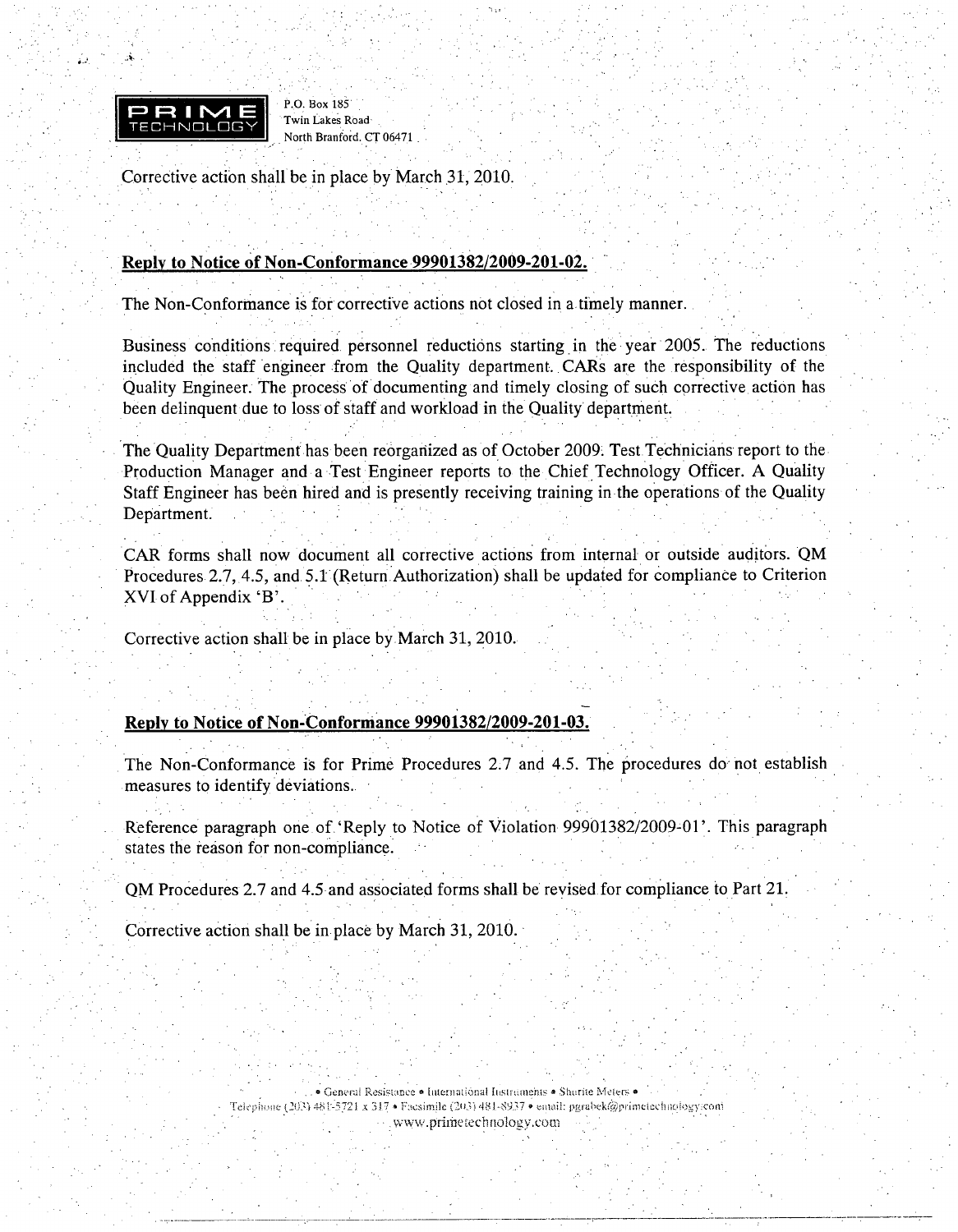

P.O. Box 185. Twin Lakes Road North Branford. CT 06471

#### Reply to Notice of Non-Conformance 99901382/2009-201-04.

The Non-Conformance in Prime's QM does not contain a procedure for dedication of Safety Related products and materials as a controlled activity under 10 CFR Appendix B.

As of August 13, 2009 all safety related products receive a documented in-process inspection prior to testing. The Quality department reorganization eliminates the confusion of sending material directly to test since the Test department no longer reports to the Quality Manager.

A procedure delineating 'Dedication' shall be written and added to the QM. The procedure shall outline the responsibilities by department for dedication of Safety Related products and materials

Corrective action shall be in place by March 31, 2010.

#### Reply to Notice of Non-Conformance 99901382/2009-201-05.

The Non-Conformance is Prime's failure to document justification for design process change.

No legacy documentation exists from II on reduction in burn-in times, or early revisions to QAP 101 (Workmanship Standard Soldering Techniques and Layout of Components).

The latest revision of QAP 101 was to update the document to present industry standards.

An industry standard was used and approved by the licensee to reform capacitors that were not readily available.

Engineering shall review and document justification for the changes described above. The documented justification shall be filed in the Quality department files along with a digital copy stored on the company intranet.

Corrective action shall be in place by March 31, 2010.

#### Reply to Notice of Non-Conformance 99901382/2009-201-06.

The Non-Conformance is Prime's failure to establish and implement a program for indoctrination and training of personnel performing activities affecting quality as necessary to assure proficiency is achieved and maintained.

> · Genéral Resistance · International Instruments · Shurite Meters · Telephone (203) 481-5721 x 317 · Facsimile (203) 481-8937 · email: pgrabek@primetechnology.com www.primetechnology.com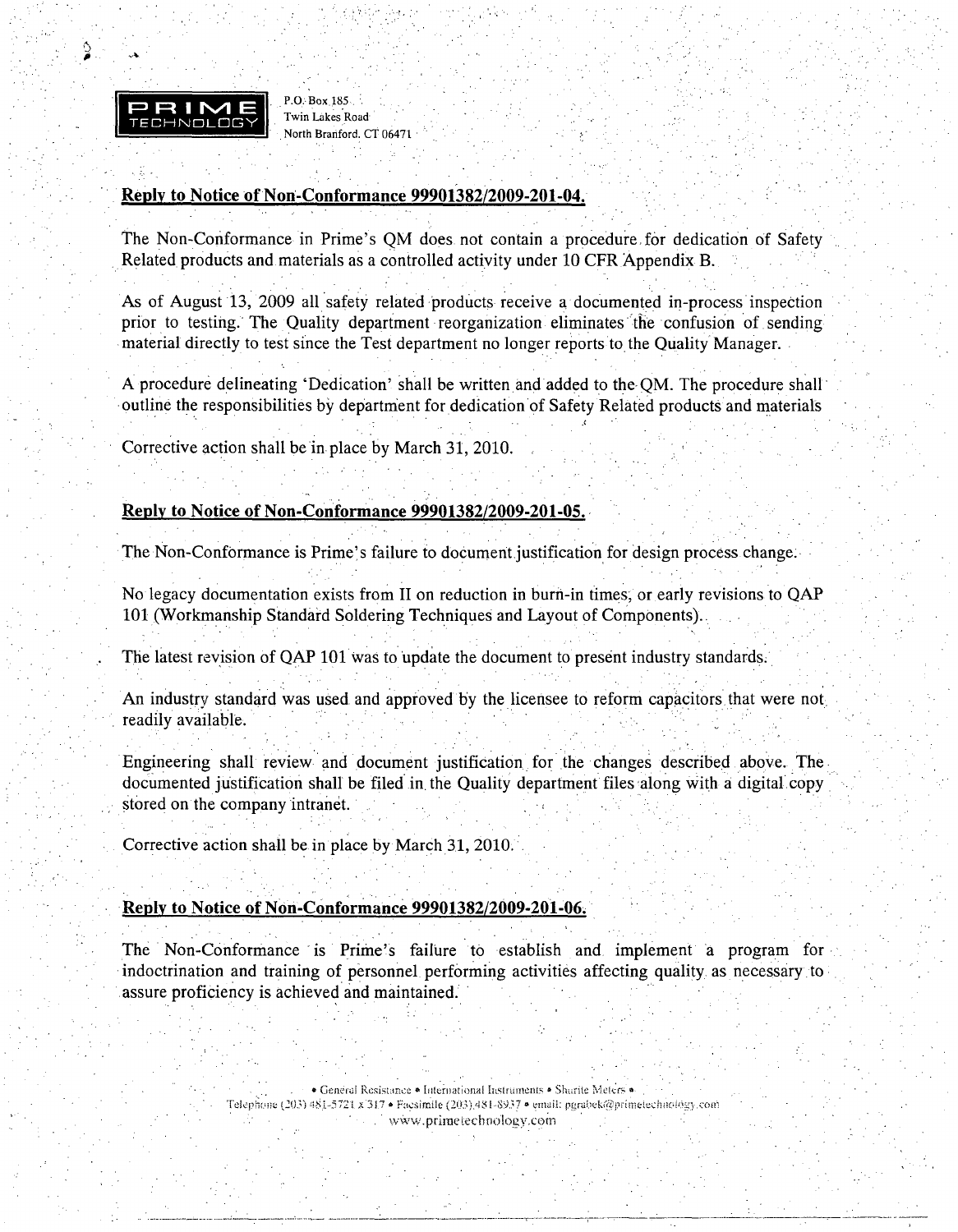

لتطل بإسيم

**P.O.** Box **185** Twin Lakes Road• North Branford. CT 06471

**QAP 101)** 104.(Rejection Tag), and **115** (Personnel Training) shall be revised to reflect training procedures. initiated **by** department for processes that are specified as requiring special skills such as soldering, wire bonding, painting, etc.

Training shall be documented and performed **by** the responsible department manager or' his designee. The Quality department shall schedule and monitor training. The documented training shall be filed in the Quality department files. along with a digital copy stored on the' company intranet.

A training schedule shall be in place by January **29,** 2010. A training procedure starting with soldering shall be completed by February 28, 2010. Training for soldering shall be complete by March 31, 2010. Training in other departments shall run in parallel such as painting. Training for the balance of identified special skill training shall. be complete by December 15, 2010.

#### Reply to Notice of Non-Conformance **99901382/2009-201-07.**

The Non-Conformance is Prime's failure to establish adequate measures for the revision and approval of documents that prescribe activities affecting quality.

Final Inspection Procedures FIS1000  $-1151 / 1251$  and  $-9270$  shall be reviewed and the cover sheets initialed by the Quality Manager to comply with previous quality document reviews.

Procedure 810-033 Engineering Documentation and Release Process, revision 'C' is presently under going rewrite and shall include the statement 'for all documents that prescribe activities affecting quality shall be controlled by this procedure'.

This shall place; quality documentation under the same ECN (Engineering Change Notification) procedure for engineering and production documentation.

Corrective action shall be in place by January 31, 2010.

Sincerely,

Padephile

Paul Grabek Quality Manager Prime Technology LLC

> ei.c .eneral Resistance • International Iustraments • Shurite Meters • **Telephone (203)** 481-5721 **x 317 •** Fresimile (203) 481-8937 • email: pgrabek@primelechnology.com www.primetechnology.com